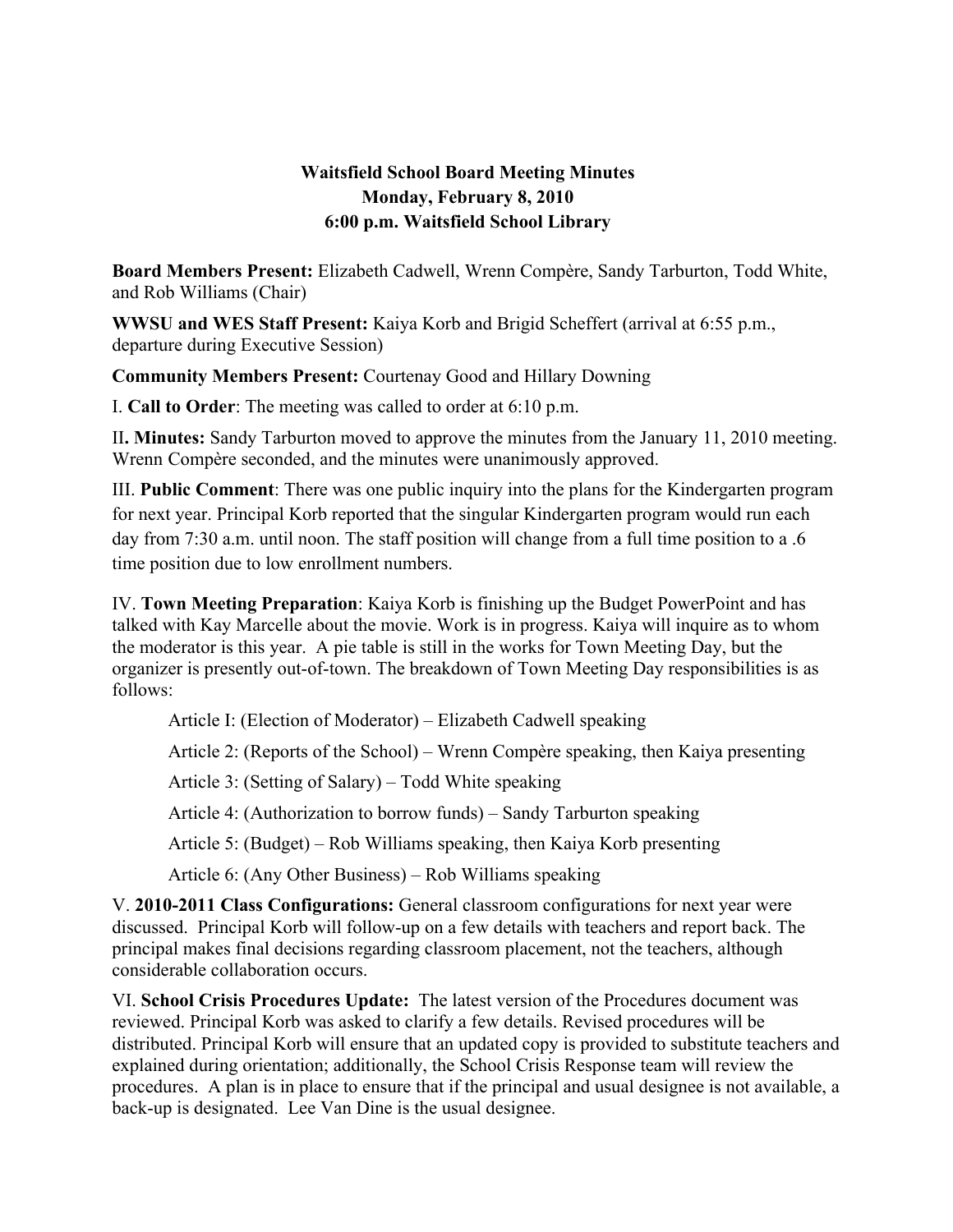Waitsfield School Board Meeting Minutes February 8, 2010 Page 2

VII. **HINI Vaccination Follow-Up:** Sue Dillon and Principal Korb are still working on followup with the State. A survey will be offered by the State in the near future for administrators to complete. Follow-up discussion with Board Members occurred, addressing the implications of the education institution taking on such a public health responsibility.

VIII. **Preschool Partnership:** This conversation was postponed until the next meeting.

IX. **Policy D10: Public Complaints about Personnel** - Elizabeth Cadwell motioned to approve Policy D10, Wrenn Compère seconded, and all approved.

X. **Policy D12: Harassment** - Wrenn Compère motioned to approve Policy D12, Todd White seconded, and all approved.

XI. **Policy E7: School Crisis Prevention** - Sandy Tarburton motioned to approve Policy E7. Elizabeth Cadwell seconded, and all approved.

XII. **Financial Report:** Principal Korb will forward the latest report when it becomes available.

XIII. **Principal Report:** Principal Korb reported on various ongoing efforts at the school. The Principal's Report was preceded by Sandy Tarburton's reading of an anonymous letter from a teacher praising Principal Korb for her efforts school-wide.

XIV. **Superintendent's Report:** - Superintendent Scheffert presented Wrenn Compère with an award from the VSBA for her twelve years of service to the Board. There was also discussion about Special Education spending and declining enrollment across the state. An exploratory study regarding school consolidation will be undertaken by the district in upcoming months in an effort to proactively consider all possibilities for district-wide efficacy.

XV. **Washington West Representative Report:** Elizabeth Cadwell requested feedback from the Board regarding the consolidation topic. Additionally, the completed WWSU Superintendent Review sheets were given to Elizabeth Cadwell for editing and submittal to WWSU before February 15th.

XVI. **Executive Session:** Todd White motioned to go into Executive Session to discuss matters related to personnel. Sandy Tarburton seconded, and all agreed to go into Executive session at approximately 8:40 p.m.

The group came out of Executive Session at approximately 9:00 p.m.

XVII. **Motion:** Sandy Tarburton motioned to accept Krietta Phillips' request for retirement. Todd White seconded and all approved.